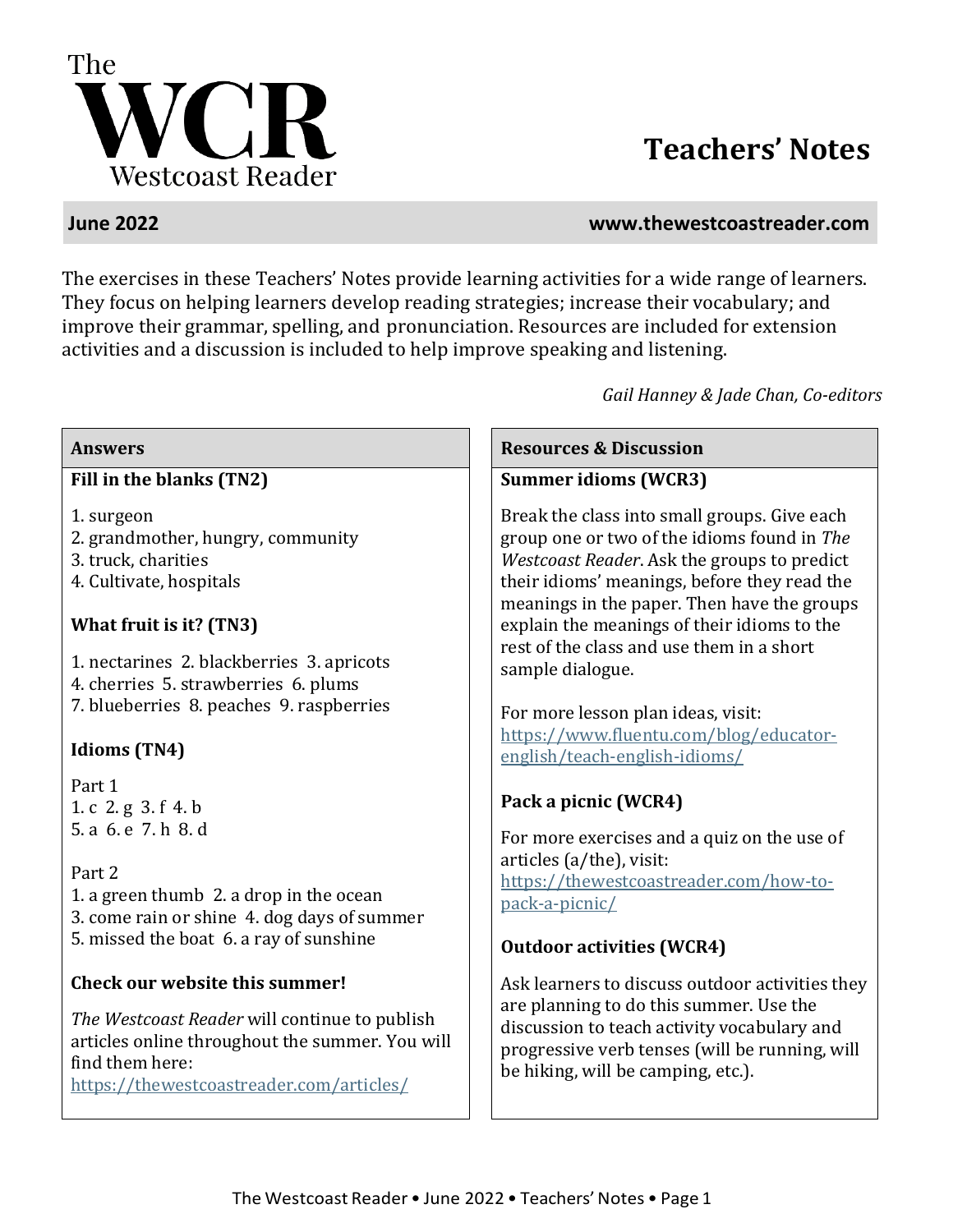## Fill in the blanks

Read "Doctor starts food truck" in *The Westcoast Reader*. Use the words in the box to finish the sentences.

|                                                        |                                                                            | 1. Dr. Sharadh Sampath is a 1. Dr. Sharadh Sampath is a 1. Dr. Sharadh Sampath is a 1. Dr. Sharadh Sampath is a 1. Dr. Sharadh Sampath is a 1. Dr. Sharadh Sampath is a 1. Dr. Sharadh Sampath Islam Islam Islam Islam Islam I |                                                                                   |  |
|--------------------------------------------------------|----------------------------------------------------------------------------|--------------------------------------------------------------------------------------------------------------------------------------------------------------------------------------------------------------------------------|-----------------------------------------------------------------------------------|--|
| Hospital.                                              |                                                                            |                                                                                                                                                                                                                                |                                                                                   |  |
|                                                        | 2. Dr. Sampath's __________________________ helped rescue animals and feed |                                                                                                                                                                                                                                |                                                                                   |  |
| children in India. He wants to be like his grandmother |                                                                            |                                                                                                                                                                                                                                |                                                                                   |  |
| and help his ________________________________.         |                                                                            |                                                                                                                                                                                                                                |                                                                                   |  |
|                                                        |                                                                            |                                                                                                                                                                                                                                | 3. Dr. Sampath started a food ____________________________to help raise money for |  |
|                                                        |                                                                            |                                                                                                                                                                                                                                |                                                                                   |  |
|                                                        |                                                                            |                                                                                                                                                                                                                                |                                                                                   |  |
| in the Lower Mainland.                                 |                                                                            |                                                                                                                                                                                                                                |                                                                                   |  |
| hungry                                                 | charities                                                                  | Cultivate                                                                                                                                                                                                                      | hospitals                                                                         |  |
| community                                              | surgeon                                                                    | truck                                                                                                                                                                                                                          | grandmother                                                                       |  |
|                                                        |                                                                            |                                                                                                                                                                                                                                |                                                                                   |  |

## Summer Fun

What outdoor things do you like to do in the summer? Write about them below. Then discuss your answers with a classmate.

\_\_\_\_\_\_\_\_\_\_\_\_\_\_\_\_\_\_\_\_\_\_\_\_\_\_\_\_\_\_\_\_\_\_\_\_\_\_\_\_\_\_\_\_\_\_\_\_\_\_\_\_\_\_\_\_\_\_\_\_\_\_\_\_\_\_\_\_\_\_

\_\_\_\_\_\_\_\_\_\_\_\_\_\_\_\_\_\_\_\_\_\_\_\_\_\_\_\_\_\_\_\_\_\_\_\_\_\_\_\_\_\_\_\_\_\_\_\_\_\_\_\_\_\_\_\_\_\_\_\_\_\_\_\_\_\_\_\_\_\_

\_\_\_\_\_\_\_\_\_\_\_\_\_\_\_\_\_\_\_\_\_\_\_\_\_\_\_\_\_\_\_\_\_\_\_\_\_\_\_\_\_\_\_\_\_\_\_\_\_\_\_\_\_\_\_\_\_\_\_\_\_\_\_\_\_\_\_\_\_\_

\_\_\_\_\_\_\_\_\_\_\_\_\_\_\_\_\_\_\_\_\_\_\_\_\_\_\_\_\_\_\_\_\_\_\_\_\_\_\_\_\_\_\_\_\_\_\_\_\_\_\_\_\_\_\_\_\_\_\_\_\_\_\_\_\_\_\_\_\_\_

\_\_\_\_\_\_\_\_\_\_\_\_\_\_\_\_\_\_\_\_\_\_\_\_\_\_\_\_\_\_\_\_\_\_\_\_\_\_\_\_\_\_\_\_\_\_\_\_\_\_\_\_\_\_\_\_\_\_\_\_\_\_\_\_\_\_\_\_\_\_

\_\_\_\_\_\_\_\_\_\_\_\_\_\_\_\_\_\_\_\_\_\_\_\_\_\_\_\_\_\_\_\_\_\_\_\_\_\_\_\_\_\_\_\_\_\_\_\_\_\_\_\_\_\_\_\_\_\_\_\_\_\_\_\_\_\_\_\_\_\_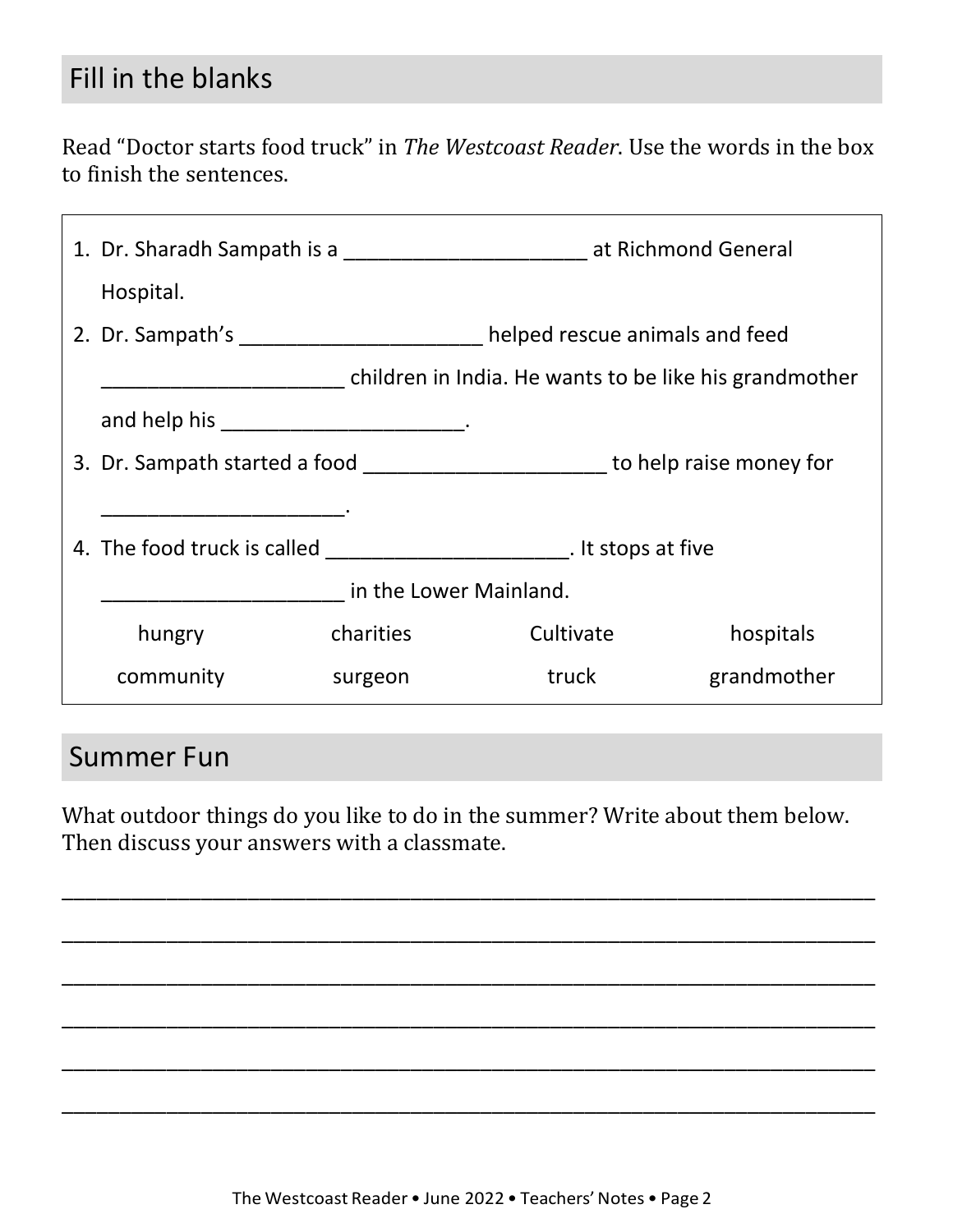# What fruit is it?

Read "B.C. Summer Fruit Guide" in *The Westcoast Reader*. Write the name of the fruit on the line.



1. They look like peaches but have smooth skin. They are juicy.

\_\_\_\_\_\_\_\_\_\_\_\_\_\_\_\_\_\_\_\_\_



2. They can taste sweet or sour. They grow in the wild all over B.C.

\_\_\_\_\_\_\_\_\_\_\_\_\_\_\_\_\_\_\_\_\_



3. They are fuzzy with yellow-orange skin. They are good in jam.

\_\_\_\_\_\_\_\_\_\_\_\_\_\_\_\_\_\_\_\_\_



4. They are sweet and grow on stems. They are good in pies.



5. They are juicy and red. They are a good light snack.

\_\_\_\_\_\_\_\_\_\_\_\_\_\_\_\_\_\_\_\_\_\_



6. They have a smooth skin. They mostly grow in the Okanagan.

\_\_\_\_\_\_\_\_\_\_\_\_\_\_\_\_\_\_\_\_\_



\_\_\_\_\_\_\_\_\_\_\_\_\_\_\_\_\_\_\_\_\_\_

7. They are small and round. They have lots of vitamins and minerals.

\_\_\_\_\_\_\_\_\_\_\_\_\_\_\_\_\_\_\_\_\_\_



8. They are fuzzy with pink-orange skin. They are delicious fresh, canned or cooked.



9. They taste both sweet and tart. They are called 'nature's candy."

\_\_\_\_\_\_\_\_\_\_\_\_\_\_\_\_\_\_\_\_\_

\_\_\_\_\_\_\_\_\_\_\_\_\_\_\_\_\_\_\_\_\_\_